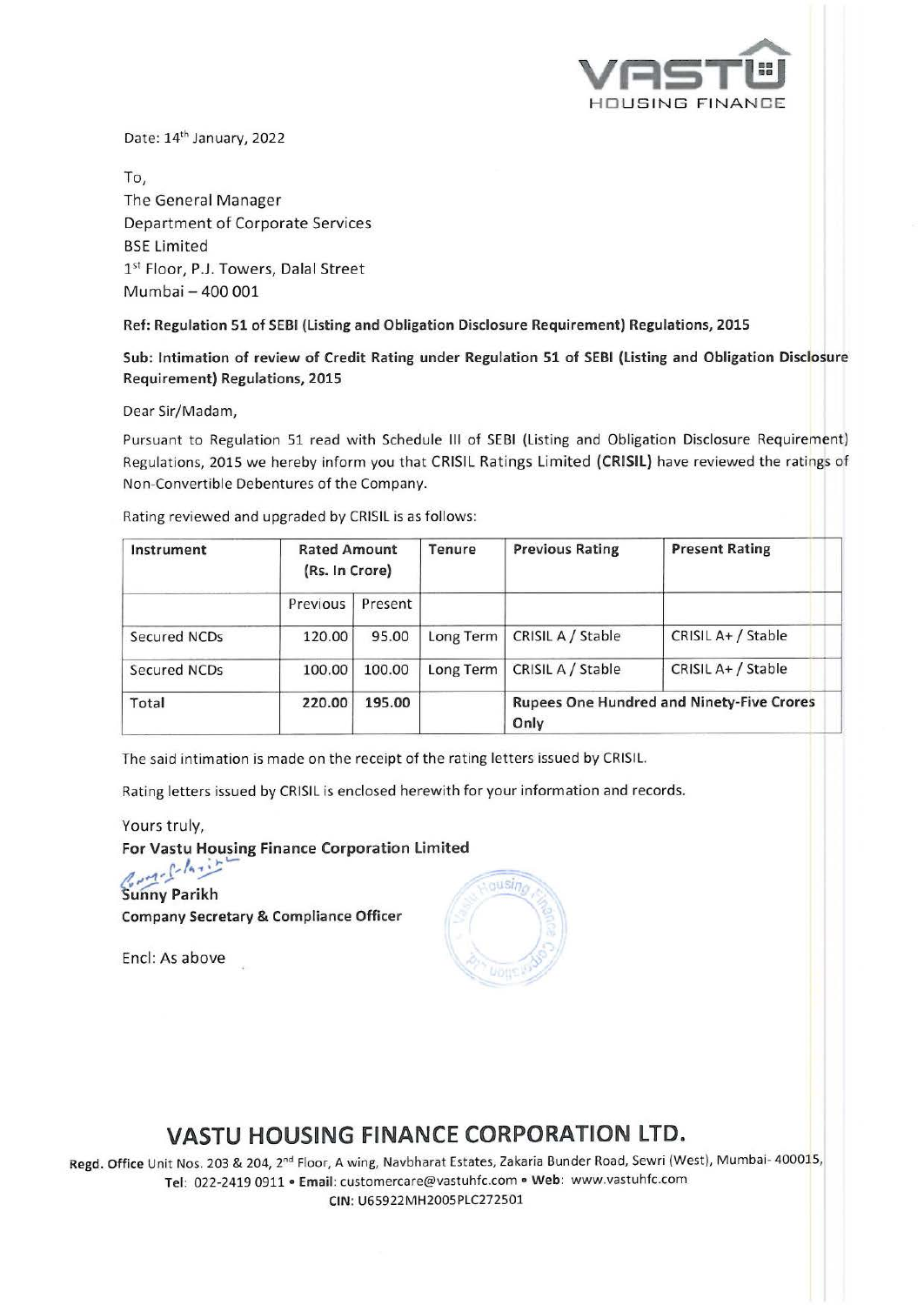

**CONFIDENTIAL**

RL/VAHFCL/283869/NCD/1221/23659/83476209 December 31, 2021



**Mr. Sandeep Menon** 

**Vastu Housing Finance Corporation Limited** 203/204. 'A' Wing 2nd Floor, Navbharat Estate, Barrister Nath Pai Marg, Mumbai City - 400015

Dear Mr. Sandeep Menon,

## **Re: Review of CRISIL Rating on the Rs.95 Crore (Reduced from Rs.120 Crore) Non Convertible Debentures of Vastu Housing Finance Corporation Limited**

All ratings assigned by CRISIL Ratings are kept under continuous surveillance and review.

CRISIL Ratings has, after due consideration, upgraded its rating on the captioned debt instrument to CRISIL A+/Stable (pronounced as CRISIL A plus rating with Stable outlook) from CRISIL A/Stable (pronounced as CRISIL A rating with Stable outlook). Instruments with this rating are considered to have adequate degree of safety regarding timely servicing of financial obligations. Such instruments carry low credit risk.

In the event of your company not making the issue within a period of 180 days from the above date, or in the event of any change in the size or structure of your proposed issue, a fresh letter of revalidation from CRISIL Ratings will be necessary.

As per our Rating Agreement, CRISIL Ratings would disseminate the rating along with outlook through its publications and other media, and keep the rating along with outlook under surveillance for the life of the instrument. CRISIL Ratings reserves the right to withdraw, or revise the rating / outlook assigned to the captioned instrument at any time, on the basis of new information, or unavailability of information, or other circumstances which CRISIL Ratings believes may have an impact on the rating.

As per SEBI circular (reference number: CIR/IMD/DF/17/2013; dated October 22, 2013) on centralized database for corporate bonds/debentures, you are required to provide international securities identification number (ISIN; along with the reference number and the date of the rating letter) of all bond/debenture issuances made against this rating letter to us. The circular also requires you to share this information with us within 2 days after the allotment of the ISIN. We request you to mail us all the necessary and relevant information at debtissue@crisil.com. This will enable CRISIL Ratings to verify and confirm to the depositories, including NSDL and CDSL, the ISIN details of debt rated by us, as required by SEBI. Feel free to contact us at debtissue@crisil.com for any clarification you may need.

Should you require any clarification, please feel free to get in touch with us.

With warm regards,

Yours sincerely,

Malvika Blotche

Malvika Bhotika Nivedita Shibu

Associate Director - CRISIL Ratings Associate Director - CRISIL Ratings



*Disclaimer: A rating by CRISIL Ratings reflects CRISIL Ratings' current opinion on the likelihood of timely payment of the obligations under the rated instrument, and does not constitute an audit of the rated entity by CRISIL Ratings. Our ratings are based on information provided by the issuer or obtained by CRISIL Ratings from sources it considers*  reliable. CRISIL Ratings does not guarantee the completeness or accuracy of the information on which the rating is based. A rating by CRISIL Ratings is not a recommendation to buy / sell or hold the rated instrument; it does not comment on the market price or suitability for a particular investor. CRISIL Ratings has a practice of *keeping all its ratings under surveillance and ratings are revised as and when circumstances so warrant. CRISIL Ratings is not responsible for any errors and especially states that it has no financial liability whatsoever to the subscribers / users / transmitters / distributors of its ratings. CRISIL Ratings' criteria are available without charge to the public on the web site,* [www.crisilratings.com](https://ind01.safelinks.protection.outlook.com/?url=http%3A%2F%2Fwww.crisilratings.com%2F&data=04%7C01%7CSuryanarayana.Gude%40ext-crisil.com%7Cc842be47f1484f5bc10e08d9c6d8a581%7C4d8b04bf7a7c48a0b6e338da5008297e%7C0%7C0%7C637759456050302254%7CUnknown%7CTWFpbGZsb3d8eyJWIjoiMC4wLjAwMDAiLCJQIjoiV2luMzIiLCJBTiI6Ik1haWwiLCJXVCI6Mn0%3D%7C3000&sdata=W4gV%2Bkv7H2pvVaLCh5dLbsW%2FZ%2FgWdylb05bJkP7Qz8A%3D&reserved=0)*. CRISIL Ratings or its associates may have other commercial transactions with the company/entity. For the latest rating information on any instrument of any company rated by CRISIL Ratings, please contact Customer Service Helpdesk at CRISILratingdesk@crisil.com or at 1800-267-1301.*

#### **CRISIL Ratings Limited**

*(A subsidiary of CRISIL Limited)*  Corporate Identity Number: U67100MH2019PLC326247